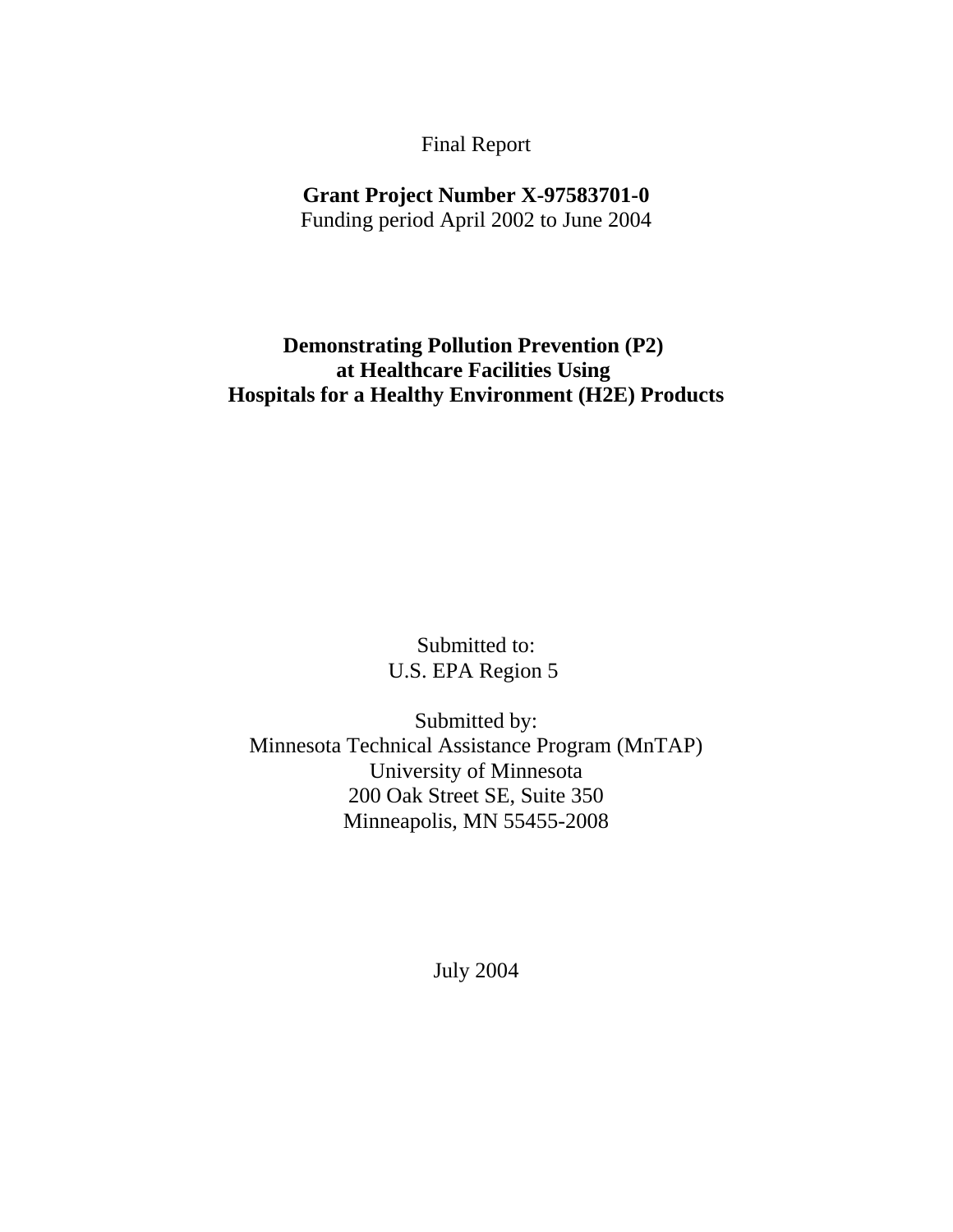# **EXECUTIVE SUMMARY**

Hospitals for a Healthy Environment (H2E) developed out of a Memorandum of Understanding between the U.S. Environmental Protection Agency (EPA) and American Hospital Association (AHA). Its goals are for hospitals to eliminate mercury from the waste stream by 2005, reduce waste generated by the facility to meet the H2E total waste volume reduction of 50 percent by 2010 and minimize persistent, bioaccumulative toxic (PBT) chemicals.

The H2E initiative has useful tools and provides good publicity to encourage pollution prevention in the healthcare sector. The Minnesota Technical Assistance Program (MnTAP) worked with H2E to develop some of its products, including the *Chemical and Solid Waste Minimization Plans*. MnTAP pursued this grant as an opportunity to use H2E tools to demonstrate the effectiveness of pollution prevention at healthcare facilities from April 2002 to June 2004.

As a result of MnTAP's work through this project, at least 34 Minnesota healthcare facilities (22 percent of Minnesota hospitals) are engaged in documented pollution prevention efforts at some level. Thirteen facilities have signed on as H2E Partners and 29 have either eliminated 75 percent of their mercury or are working toward that goal. These facilities have eliminated 394 pounds of mercury, 751 gallons of hazardous chemicals and 250,000 pounds of solid waste. They saved \$152,600. This number does not fully reflect savings due to decreased spill clean-up costs, hazardous waste disposal, decreased liability or compliance costs. Additional reductions and savings are expected.

MnTAP identified at least five facilities that are pollution prevention leaders in Minnesota. These facilities have been exemplary in their pollution prevention efforts and have been willing to share their success with other businesses.

A number of outreach efforts and communication techniques were used to reach the healthcare audiences. Working through the University of Minnesota's Academic Health Center and the healthcare trade associations proved most effective.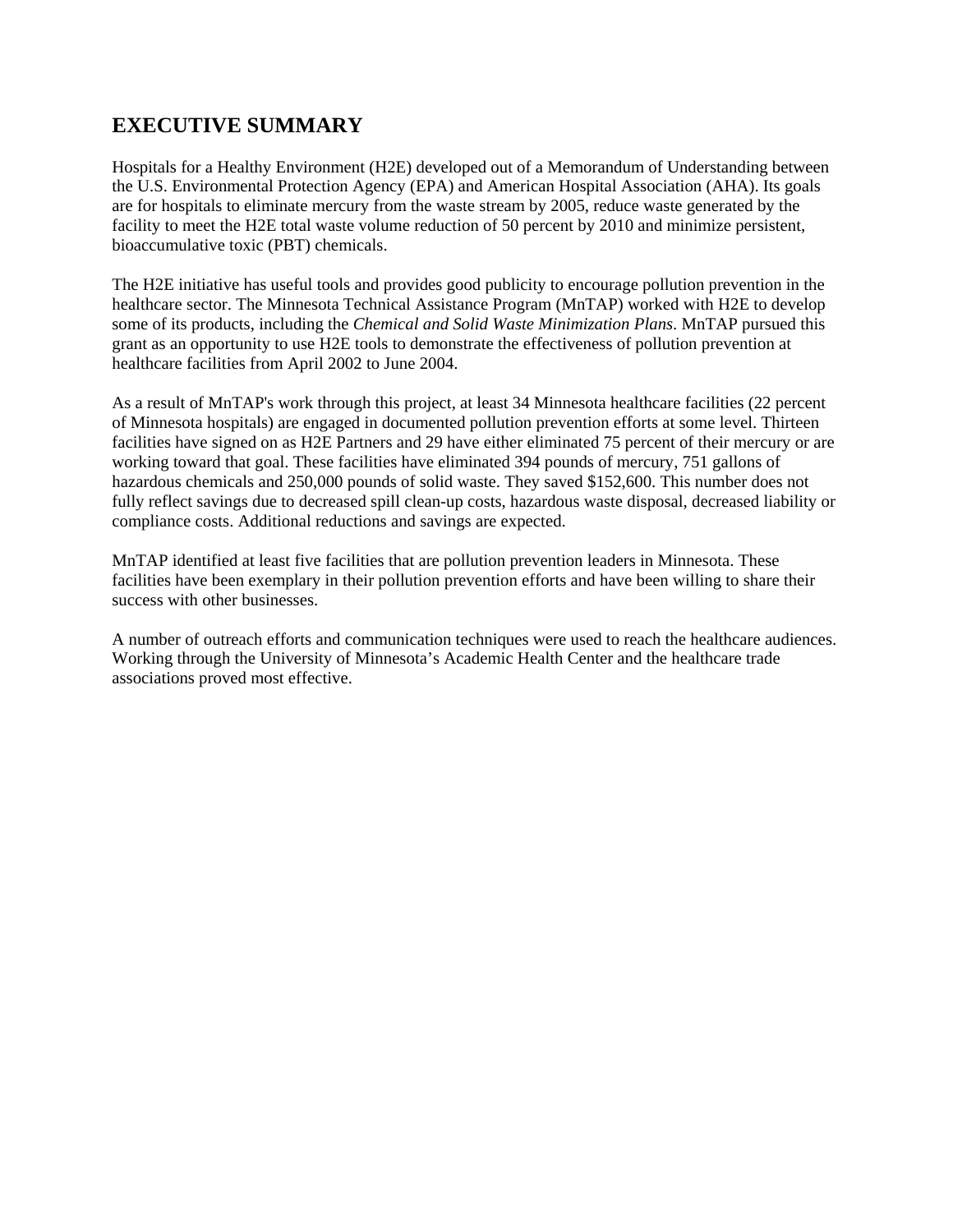# **INTRODUCTION**

Healthcare's primary mission is to provide quality care and provide for the health of the community. While working to accomplish this mission, hospitals produce on average 6,600 tons of waste a day. Healthcare waste is the fourth largest contributor of mercury to the environment and a significant contributor of dioxins.

The cost of waste for healthcare facilities is substantial. Estimated solid waste cost per hospital bed is \$425 per year for hauling alone. Hospitals incur additional costs for handling, storage, insurance, regulatory management and training. Solid waste costs five cents a pound on average. Hazardous waste costs at least 25 times that. Regulated medical waste costs five times as much as solid waste for hauling. As mercury becomes more regulated, the costs to comply with waste regulations will also increase.

Most healthcare institutions engaging in a pollution prevention initiative will save an average of 55 percent in waste hauling costs alone. Other benefits include reduced labor and compliance costs, reduced insurance liability, and improved occupational and community health.

In 1998, Hospitals for a Healthy Environmental developed out of a Memorandum of Understanding between the U.S. Environmental Protection Agency (EPA) and American Hospital Association (AHA). Its goals are for hospitals to eliminate mercury from the waste stream by 2005, reduce waste generated by the facility to meet the H2E total waste volume reduction of 50 percent by 2010 and minimize persistent, bioaccumulative toxic (PBT) chemicals. Hospitals and other healthcare facilities that join H2E as Partners receive public recognition for participating and are eligible for awards for their achievements.

The H2E initiative has useful tools and provides good publicity to encourage pollution prevention in the healthcare sector. MnTAP represented state and local government and assistance programs on the Environmental Leadership Council of H2E and chaired two workgroups that compiled the documents that are used nationally, including the *Chemical and Solid Waste Minimization Plans*.

MnTAP undertook this grant as an opportunity to use H2E tools to demonstrate the effectiveness of pollution prevention at healthcare facilities. This report summarizes the work from the grant, April 2002 to June 2004, and documents results. It provides information on how H2E tools were used to facilitate pollution prevention at Minnesota's 141 hospitals and 19 health systems. It outlines the strategies used and how information was transferred to other assistance providers.

# **HEALTHCARE LEADERS**

Through this project, MnTAP identified that Minnesota has at least five facilities that could be classified as pollution prevention leaders. These facilities have been exemplary in their pollution prevention efforts. They have shared their successes with other businesses through a technology diffusion demonstration tour, presentations at Healthcare Environmental Awareness and Resource Reduction (HEARRT) meetings and H2E workshops, and articles in MnTAP and trade publications. These institutions include: Fairview Health Services, Hennepin County Medical Center, New Ulm Medical Center, Park Nicollet Health Services and Ridgeview Medical Center. Table 1 summarizes the impact of the pollution prevention efforts of these leader facilities. Most of these leader facilities have won H2E awards (see the section H2E Commitment).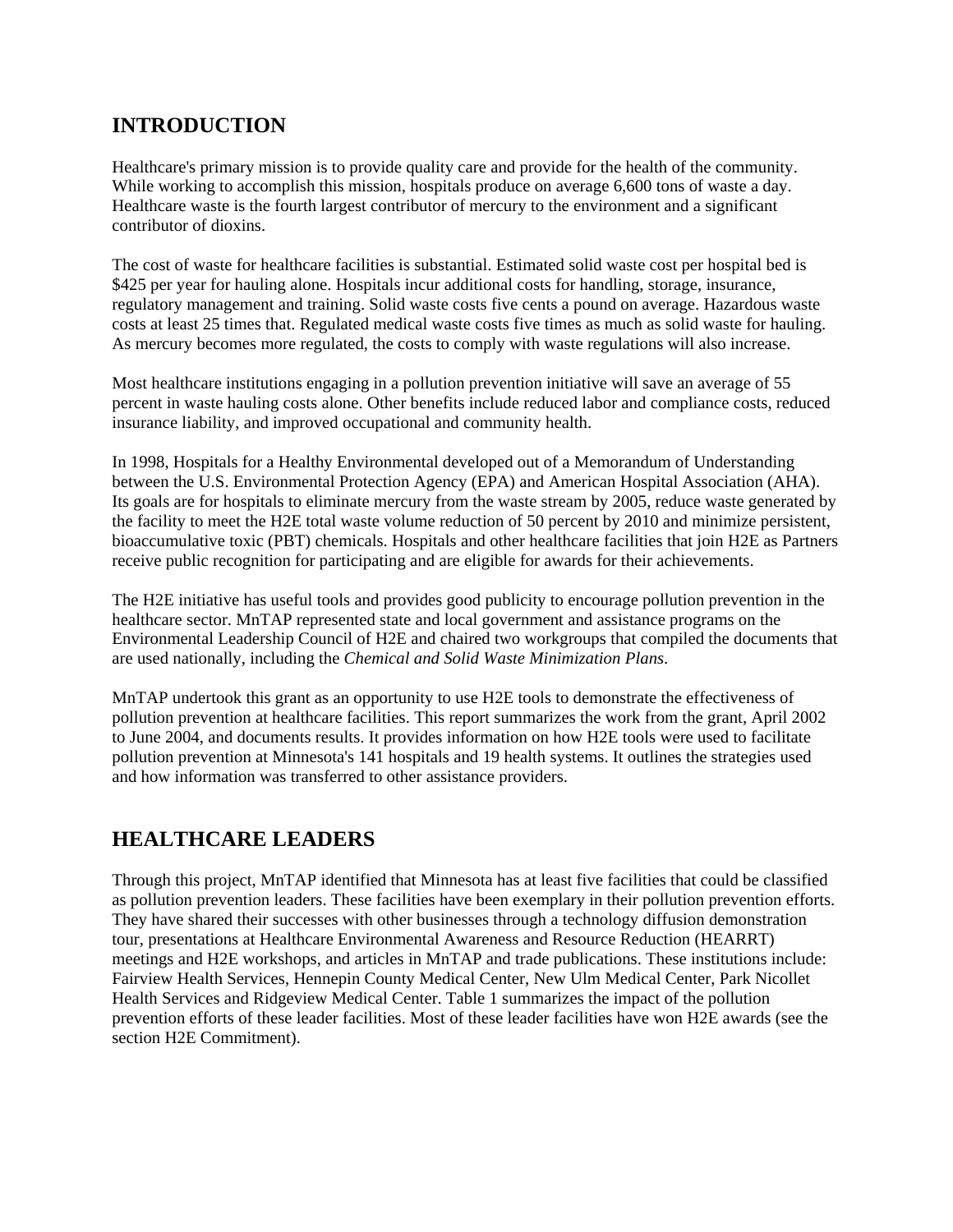| <b>Institution</b>     | <b>PBT</b> Reduced | Solid/Hazardous       | <b>Cost Savings</b> | <b>Current Initiatives</b> |
|------------------------|--------------------|-----------------------|---------------------|----------------------------|
|                        |                    | <b>Waste Reduced</b>  | (annual)            |                            |
| <b>Fairview Health</b> |                    | 24,000 lb solid waste | \$23,000            | Mercury                    |
| Services,              |                    |                       |                     | elimination                |
| Minneapolis            |                    |                       |                     |                            |
| Hennepin County        | 190 lb mercury     |                       | \$31,550            | Microfiber mops,           |
| Medical Center,        |                    |                       |                     | hazardous waste            |
| Minneapolis            |                    |                       |                     | management and             |
|                        |                    |                       |                     | reduction                  |
| New Ulm                | 76 lb mercury      |                       | NA                  | Paper reduction            |
| Medical Center,        |                    |                       |                     |                            |
| New Ulm                |                    |                       |                     |                            |
| Park Nicollet          | 121 lb mercury     | 348 gal/yr formalin   | (mercury) \$33,500  | Hazardous waste            |
| Health Services,       |                    | reduction             | 5,000               | management and             |
| St. Louis Park         |                    |                       | \$38,500            | reduction                  |
| Ridgeview              | 6.2 lb mercury     | 207 gal solvents      | \$3,600             | Paper reduction,           |
| Medical Center,        |                    | 20 gal ethylene oxide | 6,812               | hazardous waste            |
| Waconia                |                    | 88 gal phenolic       | 2,045               | management and             |
|                        |                    | disinfectant          |                     | reduction                  |
|                        |                    | 225,882 lb solid      | 11,858              |                            |
|                        |                    | waste                 | \$24,315            |                            |
| <b>Total</b>           | 393 lb mercury     | 663 gal hazardous     | \$117,365           |                            |
|                        |                    | chemicals             |                     |                            |
|                        |                    | 253,000 lb solid      |                     |                            |
|                        |                    | waste                 |                     |                            |

**Table 1. Pollution Prevention at the Leading Minnesota Healthcare Facilities**

NA is not available.

**Fairview Health Services** had a MnTAP intern in 2002 to investigate ways to reduce packaging waste volume and toxicity of waste materials. The intern recommended implementing environmentally preferable purchasing (EPP), reusable sharps containers, resource management, and eliminating hazardous chemicals and mercury.

**Hennepin County Medical Center (HCMC)** attended the MnTAP sponsored technology demonstration site (p.10) and received a Lead by Example Incentive Fund grant from the county to facilitate its pollution prevention programs, primarily looking at changing its disinfection cleaners and methods. Hennepin County has champions in its safety director and one of its safety technicians.

**New Ulm Medical Center** has champions in both the facilities manager and one of its physicians. The support of this physician was key in helping to gain the buy-in of the medical staff for changing to mercury-free medical devices. MnTAP facilitated a waste reduction team at New Ulm for three meetings. This relationship continues as the hospital engages in other waste reduction projects. This hospital was motivated to protect community health as part of its mission.

**Park Nicollet Health Services** had a MnTAP intern in 2000 to evaluate eliminating mercury-containing devices in its one hospital and 25 clinics. Results from this project were published in the spring 2002 MnTAP *Source* newsletter article "Getting Credit for Eliminating Mercury" <mntap.umn.edu/source/17-2/Mercury.htm>. Information from the project was used to develop the fact sheet *Mercury in Healthcare* Lab Reagents <mntap.umn.edu/health/92-Mercury.htm>.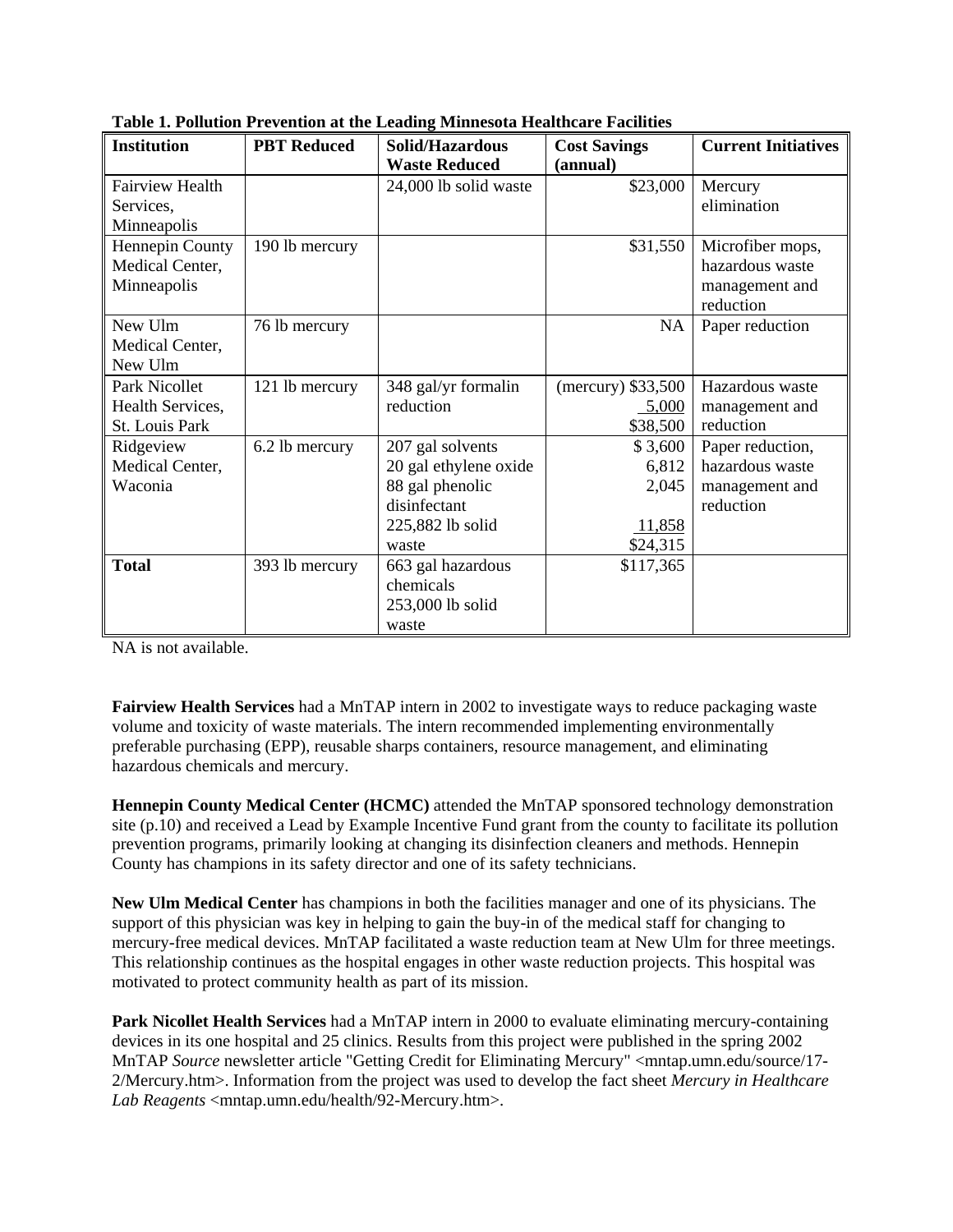**Ridgeview Medical Center (RMC)** was the recipient of a Minnesota Office of Environmental Assistance (MOEA) grant in 2001 (\$50,000) that assisted them with facility-wide training on sustainability and pollution prevention. RMC worked with Sustainability Associates to become a model sustainable hospital, the first of its kind in the nation. It used sustainability education and the Natural Step, along with an eco-audit, train the trainer, sustainability action planning and implementation. MnTAP provided the pollution prevention training to RMC's managers. RMC's chief executive officer (CEO) and the facility manager were both champions within the facility. As part of RMC's efforts towards sustainability, it added another staff position, a guest services manager who is also a champion. RMC became the technology demonstration site (p. 5). RMC's CEO presented at a conference for healthcare administrators and directors. Its facilities manager presented at HEARRT (p.7). MnTAP promoted both of these activities. MnTAP also helped RMC submit its application that won it a 2003 Governor's Award for Excellence in Waste and Pollution Prevention. Also, this hospital was motivated to protect community health as part of its mission.

Several other Minnesota healthcare facilities have made a commitment to pollution prevention and undertaken pollution prevention initiatives. But, they may not have accomplished enough to be considered leaders. They have not documented results or shared the results of their successes.

#### **H2E Commitment**

#### **Partners for Change**

H2E Partners for Change are healthcare facilities that make a commitment to work toward eliminating mercury from the waste stream by 2005, reducing waste generated by the facility to meet the H2E total waste volume reduction of 50 percent by 2010 and minimizing PBT chemicals. They pledge to implement programs and policies that will protect the environment, improve worker safety, reduce pollution and advance community health. They commit to work with the H2E program to assess their facility's waste and environmental programs and set annual goals and action plans.

Three of the five leading healthcare facilities are signed on as H2E Partners for Change. Two of these were recruited during this grant. Although Fairview Health Services and Park Nicollet Health Services have both undertaken pollution prevention initiatives, the champions within these facilities were unable to commit their full facilities at this time. MnTAP has provided assistance to all of the H2E Partner facilities.

Hennepin County Medical Center and Ridgeview Medical Center each won H2E's Partners for Change Award. This award is given annually to facilities that have made significant progress toward reducing waste, preventing pollution and eliminating mercury. They had to go beyond meeting self-identified H2E goals for the previous year.

#### **Making Medicine Mercury Free (MMMF)**

H2E Making Medicine Mercury Free award winners have virtually eliminated mercury and developed policies to sustain the elimination. Three of the five leading healthcare facilities have earned MMMF award. Park Nicollet Health Services will qualify for the mercury award in 2004 and Fairview Health Services, which has 26 separate facilities, will likely be applying for the award on a facility-by-facility basis. All of the Minnesota award winners are listed in Table 2.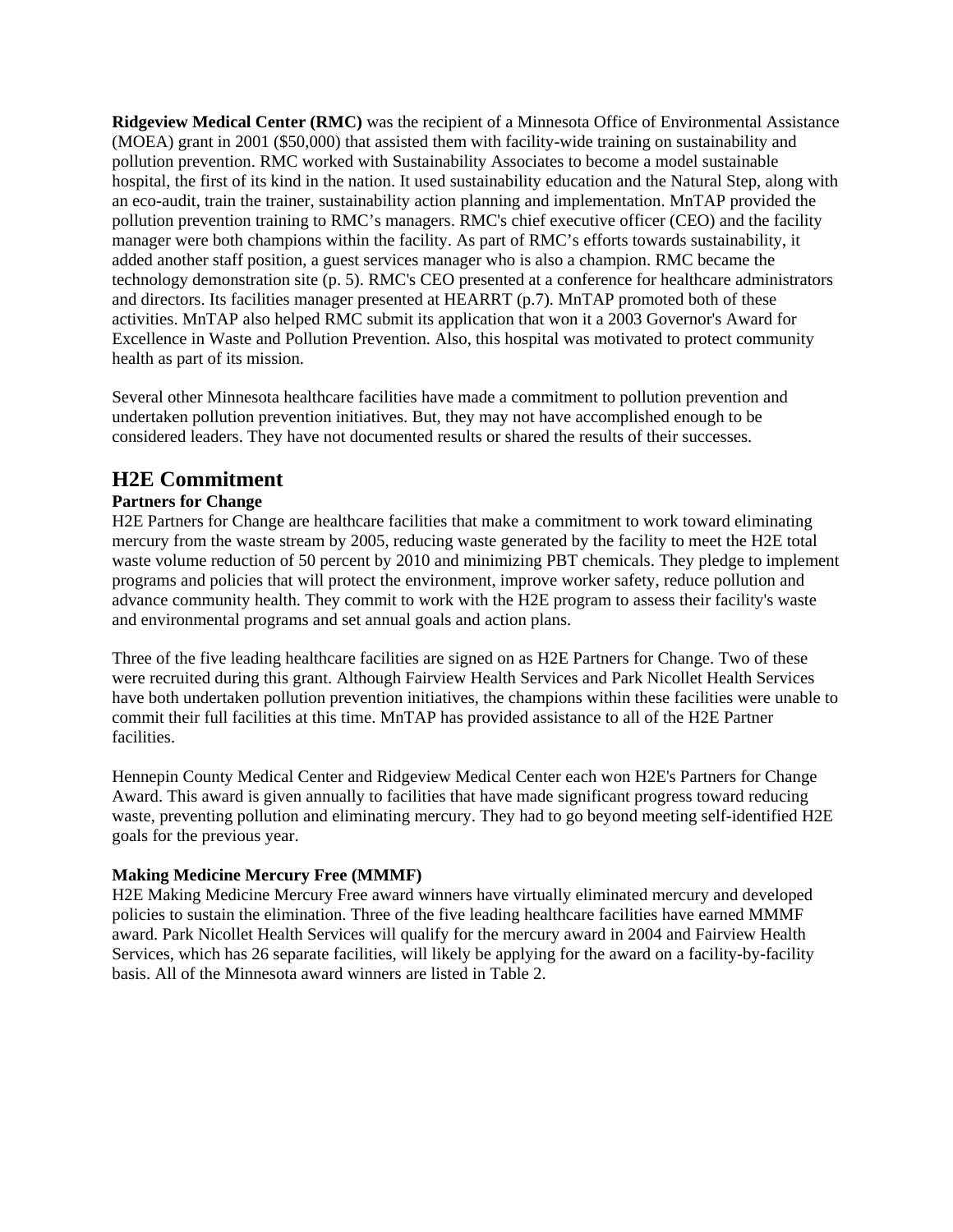| <b>Institution</b>                      | <b>Partner for</b>        | <b>Partner for</b>  | <b>MMMF</b> | <b>Leading</b>            |
|-----------------------------------------|---------------------------|---------------------|-------------|---------------------------|
|                                         | <b>Change Pledge</b>      | <b>Change Award</b> | Award       | <b>Facility</b>           |
| Austin Medical Center-Mayo Health       | X                         |                     |             |                           |
| System, Austin*                         |                           |                     |             |                           |
| Duluth Clinic Health System, Duluth     | X                         |                     |             |                           |
| Fairview Health Services, Minneapolis   |                           |                     |             | X                         |
| First Care Medical Services, Fosston    | $\mathbf X$               |                     | X           |                           |
| Hennepin County Medical Center,         | X                         | X                   | X           | X                         |
| Minneapolis*                            |                           |                     |             |                           |
| Mercy Hospital & Healthcare Center,     | $\boldsymbol{\mathrm{X}}$ |                     |             |                           |
| Moose Lake                              |                           |                     |             |                           |
| New Ulm Medical Center,                 | X                         |                     | X           | X                         |
| New Ulm*                                |                           |                     |             |                           |
| Northfield Hospital and Skilled Nursing | X                         |                     |             |                           |
| Facility, Northfield*                   |                           |                     |             |                           |
| Park Nicollet Health Services,          |                           |                     |             | $\mathbf X$               |
| St. Louis Park                          |                           |                     |             |                           |
| Parker Hughes Institute, Roseville*     | X                         |                     | X           |                           |
| Redwood Area Hospital, Redwood          | $\boldsymbol{\mathrm{X}}$ |                     |             |                           |
| Falls*                                  |                           |                     |             |                           |
| Ridgeview Medical Center, Waconia       | X                         | X                   | X           | $\boldsymbol{\mathrm{X}}$ |
| St. Joseph's Medical Center, Brainerd   | $\mathbf X$               |                     |             |                           |
| St. Luke's Hospital & Regional Trauma   | $\boldsymbol{\mathrm{X}}$ |                     |             |                           |
| Center, Duluth                          |                           |                     |             |                           |
| St. Mary's Medical Center, Duluth       | X                         |                     |             |                           |

**Table 2. Minnesota Healthcare Facilities and H2E**

An asterisk (\*) indicates that the facility became an H2E Partner during this grant period.

# **TECHNOLOGY DEMONSTRATION SITE**

MnTAP set up a healthcare technology demonstration site to showcase what a facility has done to eliminate priority chemicals. This effort included a tour, a case study and presentations. The technology demonstration and tour "Practicing Hospitals for a Healthy Environment" was held April 17, 2003, at Ridgeview Medical Center.

Four pollution prevention technologies were demonstrated:

 $\overline{a}$ 

- 1. **Formalin distillation.** Formalin is used as a fixative to prepare tissue samples for observation under a microscope. Formalin is a mixture of 37 percent formaldehyde and 10 to 15 percent methanol in water. Low to moderate exposure to formaldehyde can irritate the eyes, nose, mouth, throat and skin, and cause headaches. Formaldehyde is carcinogenic, and toxic or fatal to humans at high concentrations. Distillation allows the formalin to be recovered for reuse, reducing the quantity of chemical necessary to be kept on site.
- 2. **Ethylene oxide (EtO) elimination.** EtO is used as a gas for sterilization. It is both flammable and highly reactive. Acute exposures to EtO gas may result in respiratory irritation and lung injury, headache, nausea, vomiting, diarrhea, shortness of breath and cyanosis. Chronic exposure has been associated with the occurrence of cancer, reproductive effects, mutagenic changes, neurotoxicity and sensitization.<sup>1</sup> Ridgeview used hydrogen peroxide as a substitute.

<sup>&</sup>lt;sup>1</sup> Occupational Safety and Health Administration (OSHA), Safety and Health Topics: Ethylene Oxide, http://www.osha.gov/SLTC/ethyleneoxide/, viewed 6/17/04.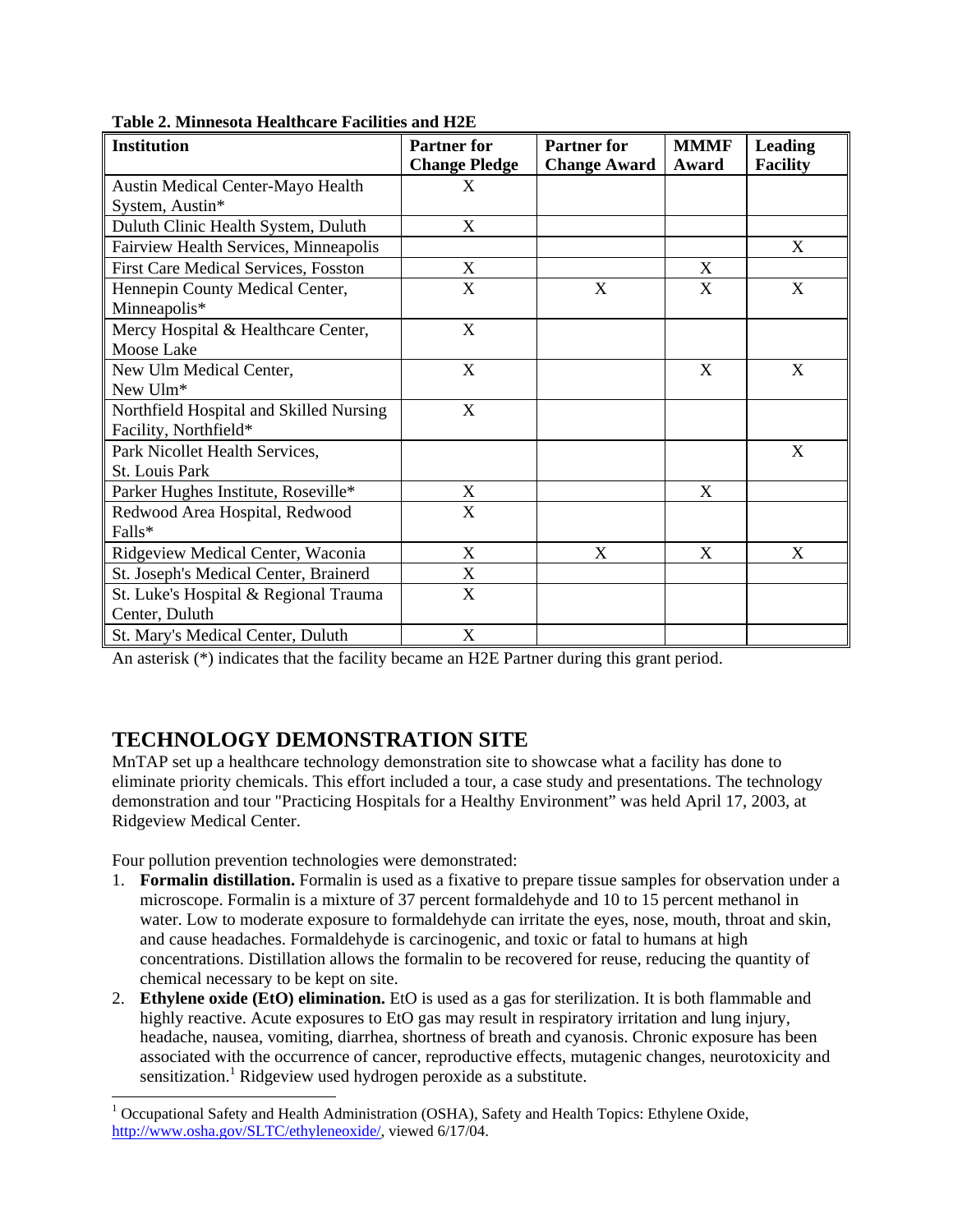- 3. **Glutaraldehyde substitution.** Glutaraldehyde is a toxic chemical that is used as a cold sterilant for heat-sensitive medical, surgical and dental equipment. Contact with glutaraldehyde liquid and vapor can severely irritate the eyes, and at higher concentrations burns the skin. Breathing glutaraldehyde can irritate the nose, throat and respiratory tract, causing coughing and wheezing, nausea, headaches, drowsiness, nosebleeds and dizziness<sup>2</sup>. Ridgeview switched to using Cidex® OPA orthophthalaldehyde.
- 4. **Mercury-free sphygmomanometers**. Mercury is a neurotoxin and PBT element. Traditional blood pressure cuffs contain mercury in its gauge. The new equipment uses electronic instrumentation instead of mercury.

Twenty-five people representing eight hospitals attended the event. MnTAP conducted follow-up with the attendees to offer further assistance and track implementation. Three of the facilities implemented at least one of the demonstrated technologies. Table 3 shows the results of the technology demonstration.

| <b>Institution</b>                | <b>Technology Implemented</b> | <b>Waste Reduced</b> | <b>Cost Savings</b> |  |
|-----------------------------------|-------------------------------|----------------------|---------------------|--|
| Park Nicollet Health Services,    | Formalin recycling            | $348$ gal/yr         | \$5,000/yr          |  |
| St. Louis Park                    |                               |                      |                     |  |
| Hendricks Hospital,               | Glutaraldehyde substitution   | $48$ gal/yr          | <b>NA</b>           |  |
| Hendricks                         |                               |                      |                     |  |
| Johnson Memorial Health Services, | Glutaraldehyde substitution   | $40$ gal/yr          | <b>NA</b>           |  |
| Dawson                            | Thermometer exchange          | 500 g mercury        |                     |  |
| <b>Total</b>                      |                               | $436$ gal/yr         | \$5,000/yr          |  |
|                                   |                               | 500 g mercury        |                     |  |

**Table 3. Implementation after Technology Demonstration Site**

NA is not available.

 $\overline{a}$ 

At both Hendricks Hospital and Johnson Memorial Health Services, employee health was the impetus for eliminating the use of glutaraldehyde. The director of nursing and the operating room (OR) nurse championed these efforts, respectively.

A MnTAP case study about the RMC facility was printed in Joint Commission for the Accreditation of Healthcare Organizations' July 2002 newsletter *Environment of Care*. Information summarizing Ridgeview's pollution prevention efforts is available on the MOEA Web site at <www.moea.state.mn.us/p2/govaward03.cfm>.

<sup>&</sup>lt;sup>2</sup> Occupational Safety and Health Administration (OSHA), Hospital eTool - HealthCare Wide Hazards Module Glutaraldehyde, http://www.osha.gov/SLTC/etools/hospital/hazards/glutaraldehyde/glut.html, viewed 6/17/04.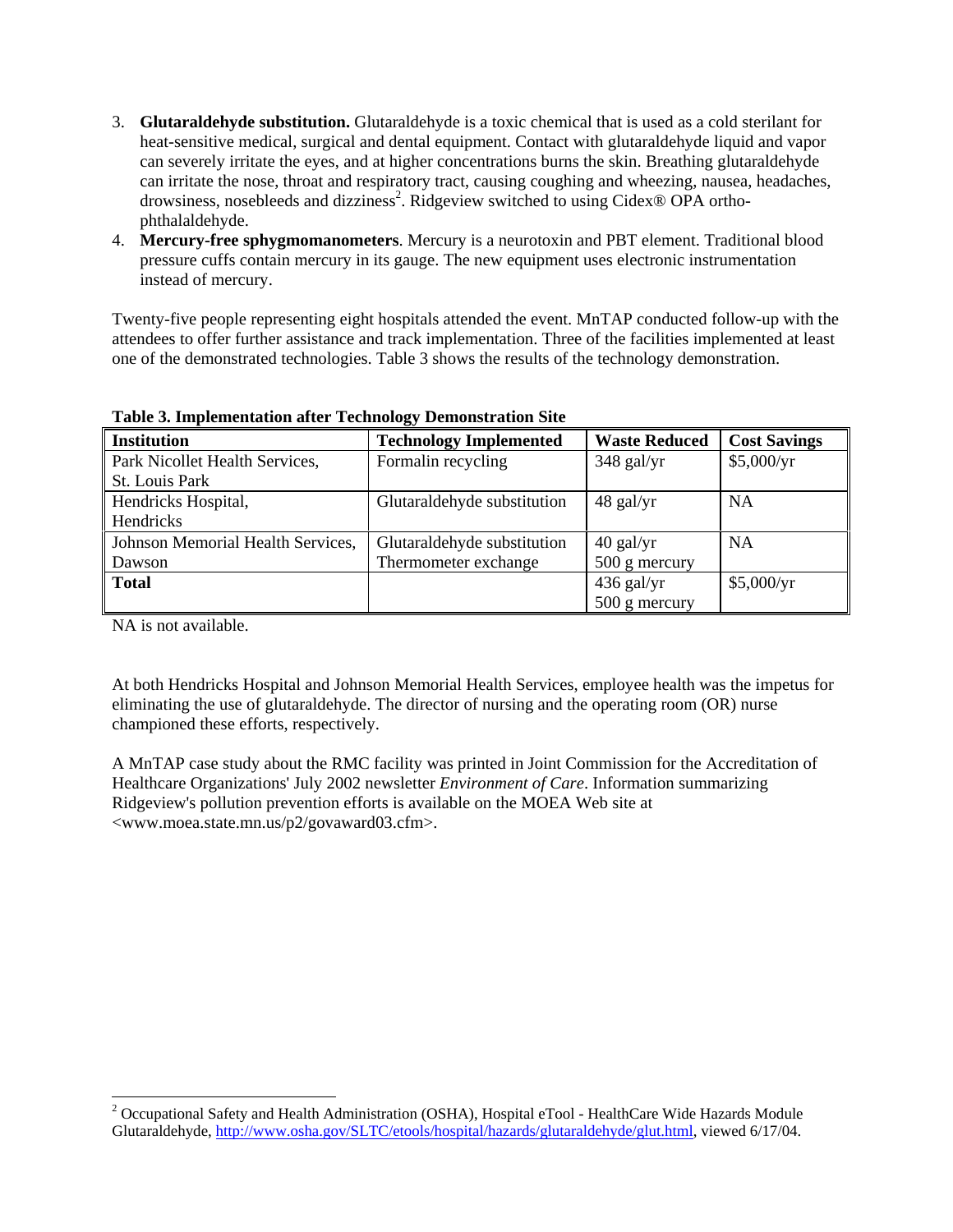# **PARTNERS**

Working with partners was critical to the success of this project, particularly the University of Minnesota's Academic Health Center and the American Hospital Association. These two groups are well known and respected within the healthcare community. MnTAP used a variety of approaches to leverage association partners during this project.

**American Society of Healthcare Engineers (ASHE) and American Society of Healthcare Environmental Services (ASHES).** These groups are part of AHA. Both assisted this project by providing membership information for mailings and invitations to H2E-related events. Formal relationships with these two associations have been slow to develop. MnTAP has not been able to identify an environmental champion at these organizations. As a result, the local Minnesota associations of ASHES and ASHE are not fully supporting and promoting H2E.

**Healthcare Environmental Awareness and Resource Reduction Team (HEARRT).** HEARRT is a partnership between the MOEA and MnTAP. It has quarterly meetings to provide a forum for exchange of information between healthcare facilities. It has 96 healthcare staff members on its mailing list. Nineteen facilities on the HEARRT mailing list are actively implementing pollution prevention. This group was used as a conduit for information on H2E. During this grant, MnTAP gave a presentation on infectious waste reduction to HEARRT.

**Hospitals for a Healthy Environment (H2E).** MnTAP is regularly in touch with staff of H2E. All of the resources developed by MnTAP through this project were distributed through the H2E listserv. H2E's has publicized its goals through the listserv, AHA efforts, trade journals and other publications. This has motivated the healthcare sector to engage in pollution prevention, especially mercury elimination. When asked about the impetus for mercury elimination, healthcare staff frequently cites the EPA "ban" on mercury. Although a ban does not exist, the idea has reached healthcare engineers, environmental services and safety staff that eliminating mercury is the thing to do.

**Joint Commission for the Accreditation of Healthcare Organizations (JCAHO).** JCAHO evaluates and accredits nearly 16,000 healthcare organizations and programs in the United States. An independent, not-for-profit organization, JCAHO is the nation's predominant standards-setting and accrediting body in healthcare. The Joint Commission requires healthcare facilities to meet performance standards in specific areas. The standards are set to achieve maximum performance for activities affecting the quality of care at the facility. To meet standards, healthcare facilities must develop performance improvement (PI) initiatives. These initiatives help the facility continuously improve and remain competitive. Pollution prevention activities can be used as PI initiatives.

The Joint Commission published a pollution prevention case study article in its *Environment of Care* newsletter. Subsequent to MnTAP's development of the guidance document, *Meeting JCAHO Standards with Pollution Prevention*, MnTAP is now working collaboratively with JCAHO and H2E to develop pollution prevention related tools to assist JCAHO surveyors.

**Metropolitan county hazardous waste regulators.** The Solid Waste Management Coordinating Board (SWMCB) coordinates waste activities for six of the Twin Cities metropolitan counties. MnTAP has been talking with SWMCB members about H2E and fostering their awareness of hazardous waste in healthcare. Since 2002, SWMCB's hazardous waste regulatory staff has been working to improve regulatory oversight of healthcare facilities. MnTAP has been an active partner in this effort, using H2E's *Chemical Minimization Plan* to further the regulators' understanding of where hazardous waste is generated within healthcare facilities and highlighting pollution prevention opportunities. MnTAP presented a healthcare pollution prevention training to SWMCB and others as part of the training day of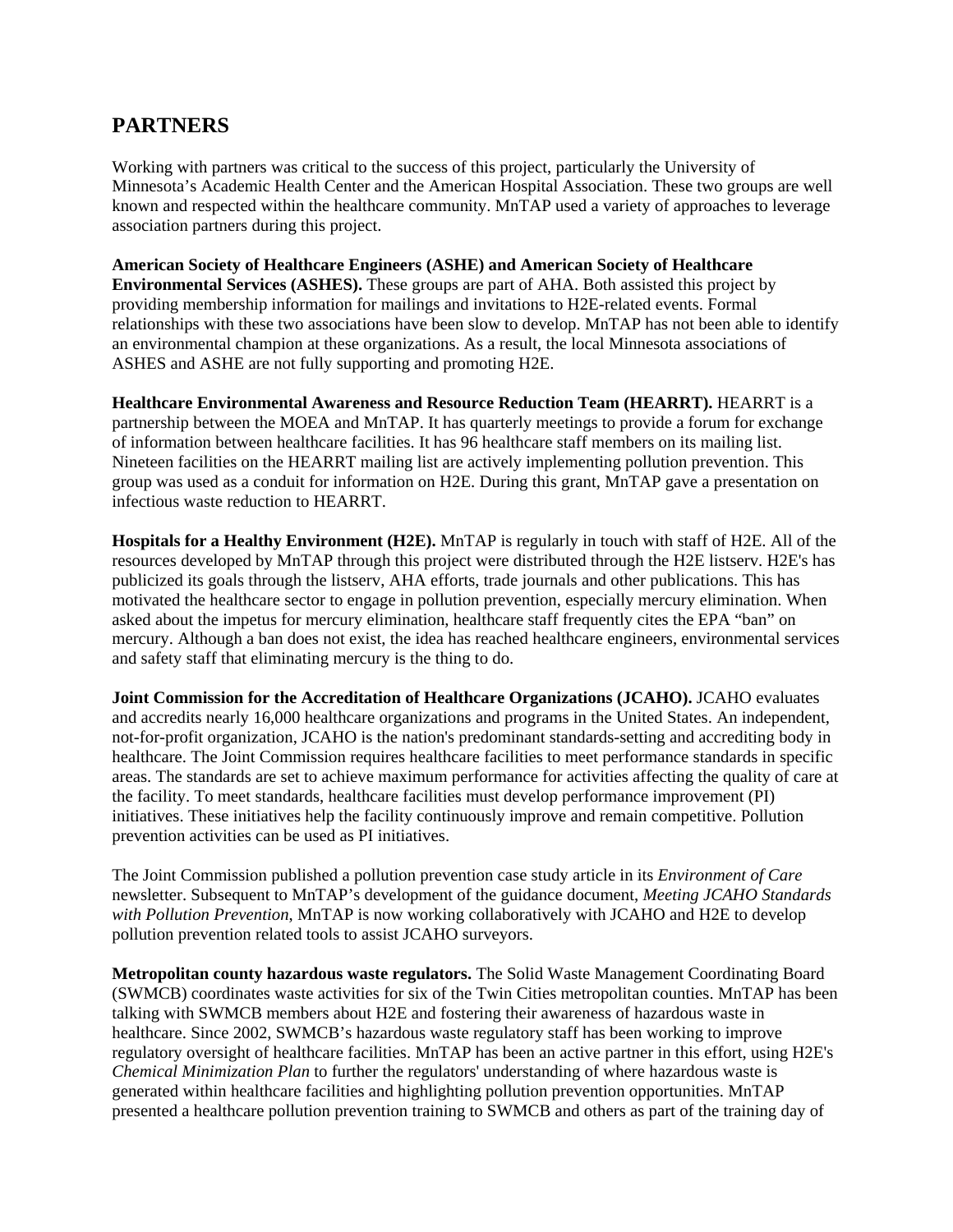the 2004 Minnesota Waste Conference. During May and June 2004 SWMCB regulatory staff were inspecting Twin Cities hospitals.

Coincident to the SWMCB effort, the Minnesota Pollution Control Agency is piloting multi-media inspections at hospitals that include a pollution prevention component. These inspections have resulted in increased interest by the hospitals in pollution prevention and waste reduction. MnTAP has received a number of requests for more information. Regulation of hazardous waste will continue to be a driver for the healthcare industry to pursue the goals of H2E.

**Minnesota Hospital Association (MHA).** MnTAP repeatedly tried to involve this trade association to support H2E and leverage the group to reach its members. At first its support was limited. MHA periodically attended HEARRT meetings and offered its name as support for H2E events. It published notice of the H2E workshops in its newsletter. In June 2003 and May 2004, it published notice of the recipients of H2E's Making Medicine Mercury Free award upon request. MHA began formally partnering with MnTAP to support H2E in June 2004. The hospital association is now considering joining H2E as a Champion and has agreed to have regular articles about H2E facilities and programs in its newsletter. Increased interest appears to be due to the firm foundation that has been laid and new MHA staff members with more time to devote to H2E and to champion environmental improvements. Increased visibility of environmental initiatives and their benefits through MHA's newsletter *Newsline* can only improve activity in the sector.

**Minnesota Office of Environmental Assistance (MOEA).** This state agency is MnTAP's primary funding source. It facilitates the quarterly HEARRT meetings and was one of the sponsors for the H2E workshops.

**University of Minnesota.** MnTAP worked with the communications director for the Academic Health Center to have a letter signed by Frank Cerra, senior vice president for health sciences, sent to hospital administrators advocating H2E. Cerra is well known and well regarded among hospital leaders. The letters resulted in six contacts to MnTAP. Half of those facilities went on to request site visits and/or engage in pollution prevention efforts.

# **HEALTHCARE TECHNICAL ASSISTANCE**

MnTAP worked with the recruited healthcare facilities for over two years by conducting technical assistance including site visits, team facilitation, student interns and financial assistance to help them implement PBT and other chemical reduction measures. MnTAP worked to get healthcare facilities committed to becoming H2E Partners for Change and to using the tools of H2E.

**Telephone calls and emails.** MnTAP received 546 requests for information or other assistance related to healthcare during this grant. Infectious waste reduction, mercury elimination and chemical risk reduction were the most common areas of concern.

**Site visits.** MnTAP conducted 24 site visits during this grant. Infectious waste reduction, mercury elimination and chemical risk reduction were the most common areas of concern.

**Teams.** New Ulm Medical Center, one of the leading healthcare facilities, requested that MnTAP help facilitate a waste reduction team. MnTAP assisted New Ulm's safety committee over two years, attending meetings every six to nine months to provide tools and information for their pollution prevention efforts and tips to keep their projects on track. The team's first initiative was mercury elimination. The team is currently working on solid waste reduction through paper minimization.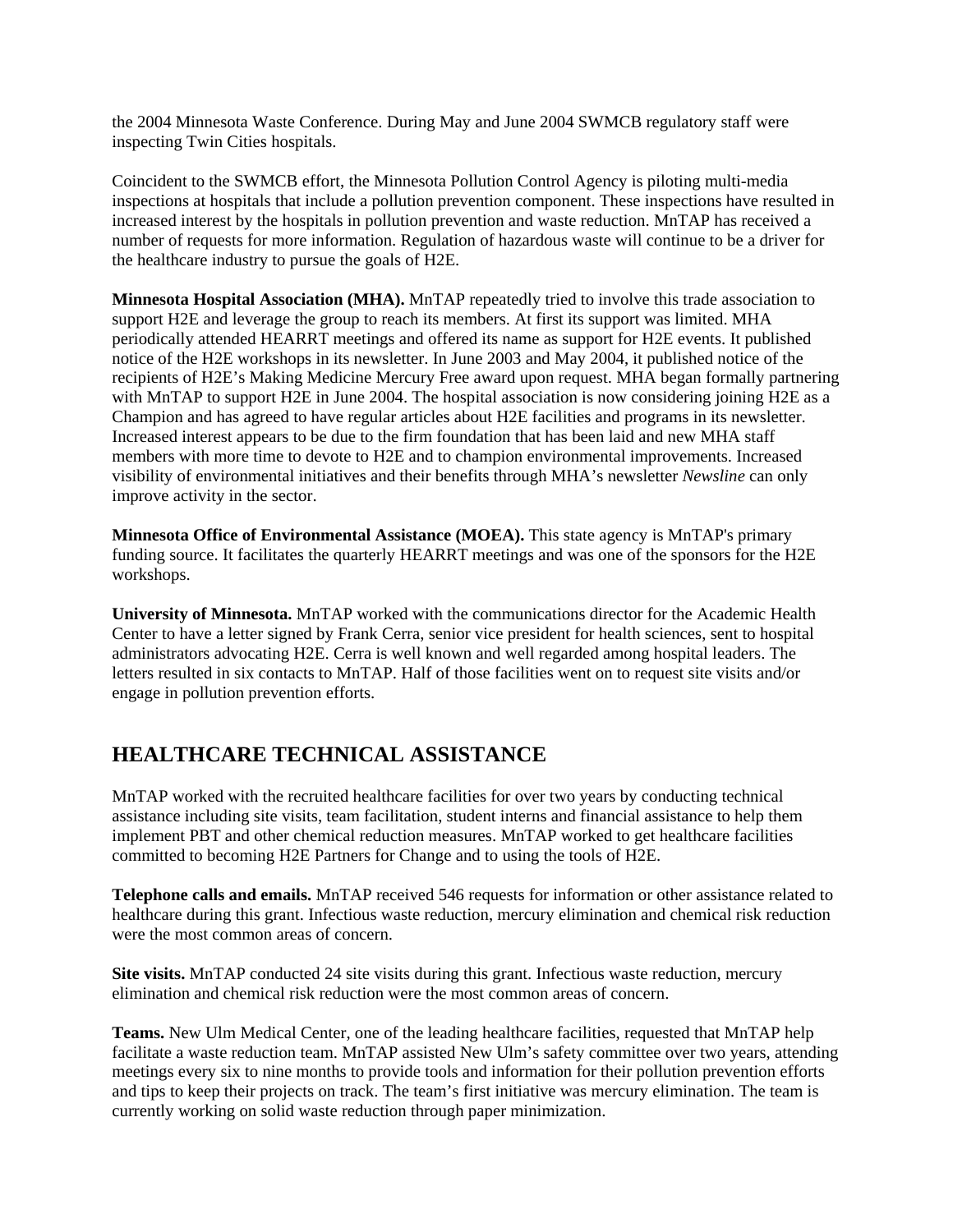**Interns.** MnTAP sponsored two healthcare intern projects in 2002. The intern at HealthEast, St. Paul, looked for ways for the hospital and clinics to reduce operating room and laboratory infectious waste (Table 4). She also looked at developing a segregation system for reusable items and evaluated how needleless technology can reduce infectious waste volume. As a result HealthEast's St. Joseph's Hospital's surgical services has purchased a suction canister system that mechanically drains the canisters. St. Joseph's Hospital implemented this system because it minimizes staff exposure to potentially infectious agents and eliminates staff time spent pouring canisters. St. Joseph's will save \$15,021 annually in labor costs with the suction canister system.

| <b>Waste Reduction</b>                                      | <b>Infectious Waste</b>                                     | <b>Raw Material</b> | <b>Cost Savings</b> | <b>Status</b>                                                                |
|-------------------------------------------------------------|-------------------------------------------------------------|---------------------|---------------------|------------------------------------------------------------------------------|
| Option                                                      | <b>Reduced</b>                                              | <b>Saved</b>        | (annual)            |                                                                              |
| Replace all OR suction<br>canisters, Environ-Mate           | 10,941 lb                                                   | 10,941 lb           | \$75,500            | Recommended with<br>remodeling or<br>construction project                    |
| Alternative to suction<br>canisters, Steris<br>SafeCycle    | 3,337 lb                                                    | 3,337 lb            | \$24,610            | Partially implemented                                                        |
| <b>Education</b> and<br>infectious waste policy<br>revision | 44,000 lb                                                   | ---                 | \$11,180            | Implemented                                                                  |
| Reusable sharps<br>containers                               | 15,368 lb                                                   | 15,368 lb           | \$8,170             | Recommended                                                                  |
| Reduction of lab<br>sample volumes                          | 7,025 lb                                                    | 3,898 lb            | \$6,890             | Partially implemented                                                        |
| Reducing use of<br>disposables                              | <b>General Waste:</b><br>24,500 lb                          | 23,723 lb           | \$25,550            | Recommended (future):<br>sterile processing aspect<br>currently not feasible |
| Environmental policy<br>addition                            | <b>General Waste:</b><br>664,000 lb<br>$(332 \text{ tons})$ |                     | \$21,400            | Recommended                                                                  |
| H <sub>2</sub> E goal: 33%                                  |                                                             |                     |                     |                                                                              |
| Reduction in solid                                          |                                                             |                     |                     |                                                                              |
| waste by 2005                                               | 1,008,000 lb                                                |                     | \$32,420            |                                                                              |
| 50% reduction by 2010                                       | $(504 \text{ tons})$                                        |                     |                     |                                                                              |
| <b>Total</b>                                                | 1,777,272 lb                                                | 57,267 lb           | \$205,720           |                                                                              |

**Table 4. HealthEast Intern Recommendations**

l

Fairview Health Services, Bloomington, one of the leading healthcare facilities, had a MnTAP intern to investigate ways to reduce packaging waste volume and toxicity of waste materials. Fairview reduced 12 tons of plastic waste and saved \$23,000 annually by implementing reusable containers for infectious waste "sharps." Fairview also signed a resource management contract with their waste management company. Resource management compensates waste contractors based on performance in achieving the organization's waste reduction goals rather than the volume of waste disposed. As a result, resource management aligns waste contractor incentives with the facility's goals as both explore innovative approaches that foster cost-effective resource efficiency through prevention, recycling and recovery.<sup>3</sup> MnTAP has been unable to follow the progress of this initiative due to staff changes including losing Fairview's champion.

<sup>&</sup>lt;sup>3</sup> U.S. Environmental Protection Agency: Waste Wise, Resource Management, http://www.epa.gov/epaoswer/nonhw/reduce/wstewise/wrr/rm.htm, viewed 6/18/04.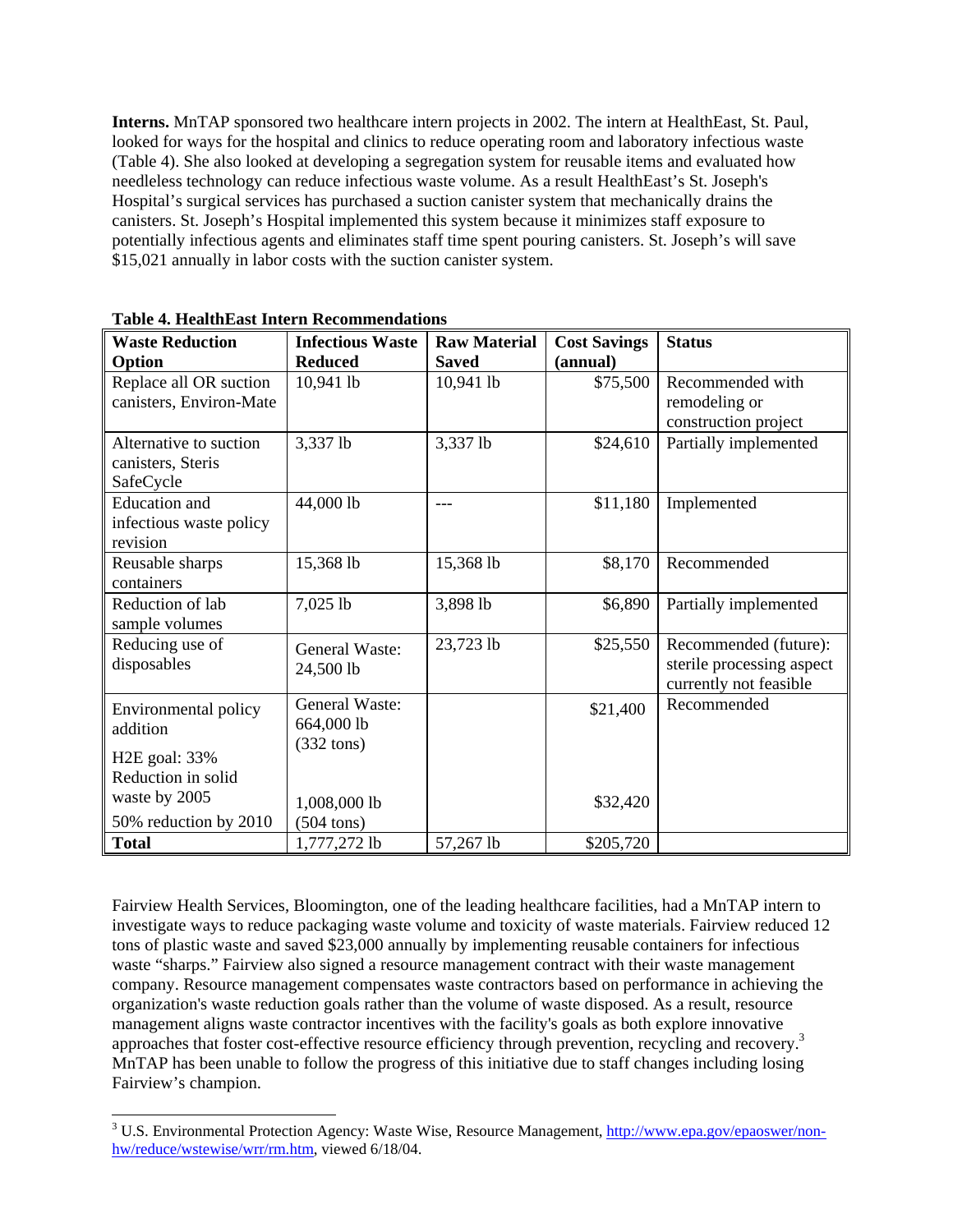Redwood Area Hospitals was recruited for an intern project for summer 2004. The hospital wants to reduce its volume of solid waste and waste that results in the emission of PBTs. The intern's work will be completed at the end of August 2004. MnTAP will follow up with the facility for two years to track implementation of pollution prevention suggestions.

**Financial assistance.** As previously mentioned, Hennepin County Medical Center, one of the leading healthcare facilities, received a grant to facilitate its pollution prevention programs. MnTAP articles in trade journals provided information to HCMC's environmental services staff. HCMC has applied for grant funds to do formalin reclamation. The technology demonstration site supplied information to make this change.

# **OUTREACH AND RESOURCE DEVELOPMENT**

MnTAP along with MOEA planned and presented workshops describing H2E and opportunities for pollution prevention using H2E tools. All Minnesota hospitals received invitations to the five H2E workshops provided around the state in 2001 and 2003. The 2003 H2E workshops had 60 attendees, representing 16 different healthcare facilities.

MnTAP mailings to all Minnesota hospitals included invitations to the technology demonstration site, success stories from MnTAP's newsletter *Source* and the guidance document *Meeting JCAHO Standards with Pollution Prevention.* Notices to recruit intern projects were posted in the *Source* and advertised at HEARRT meetings.

MnTAP developed several resources for the healthcare sector. All resources were distributed via the HEARRT email list and the H2E listserv. Many were included in various mailings to healthcare facilities. They were also used to provide direct technical assistance to clients. All materials published by MnTAP were posted on its Web site.

As a result of receiving the *Meeting JCAHO Standards with Pollution Prevention,* H2E became interested in expanding the use of the information. The guidance document identifies pollution prevention activities that can serve as performance improvement initiatives to achieve JCAHO standards and meet environmental, health and safety rules and regulations, and H2E goals. The resource is designed to assist the healthcare sector achieve environmental improvements as part of JCAHO accreditation.

Subsequently, H2E received an Innovative Working Group grant from the U.S. EPA to establish an innovative collaborative partnership with multiple healthcare and regulatory organizations to work with JCAHO to affect significant environmental performance and compliance improvements in the healthcare sector. MnTAP is working on this project in a consultative role.

The continued education on the overlap between pollution prevention and performance improvement (PI) under JCAHO should facilitate improved pollution prevention implementation. Because JCAHO PI standards require benchmarking of quality initiatives, data collection by healthcare facilities should improve.

The fact sheet *Mercury in Healthcare Lab Reagents,* in particular, resulted in a number of calls for more information and assistance. Hospitals working on hazardous waste issues appreciate how this piece helps them with evaluating reagents*.* The *Reducing Suction Canister Waste* fact sheet was developed using the information gained through the intern project at HealthEast. Since then, HealthEast purchased and installed a suction canister system.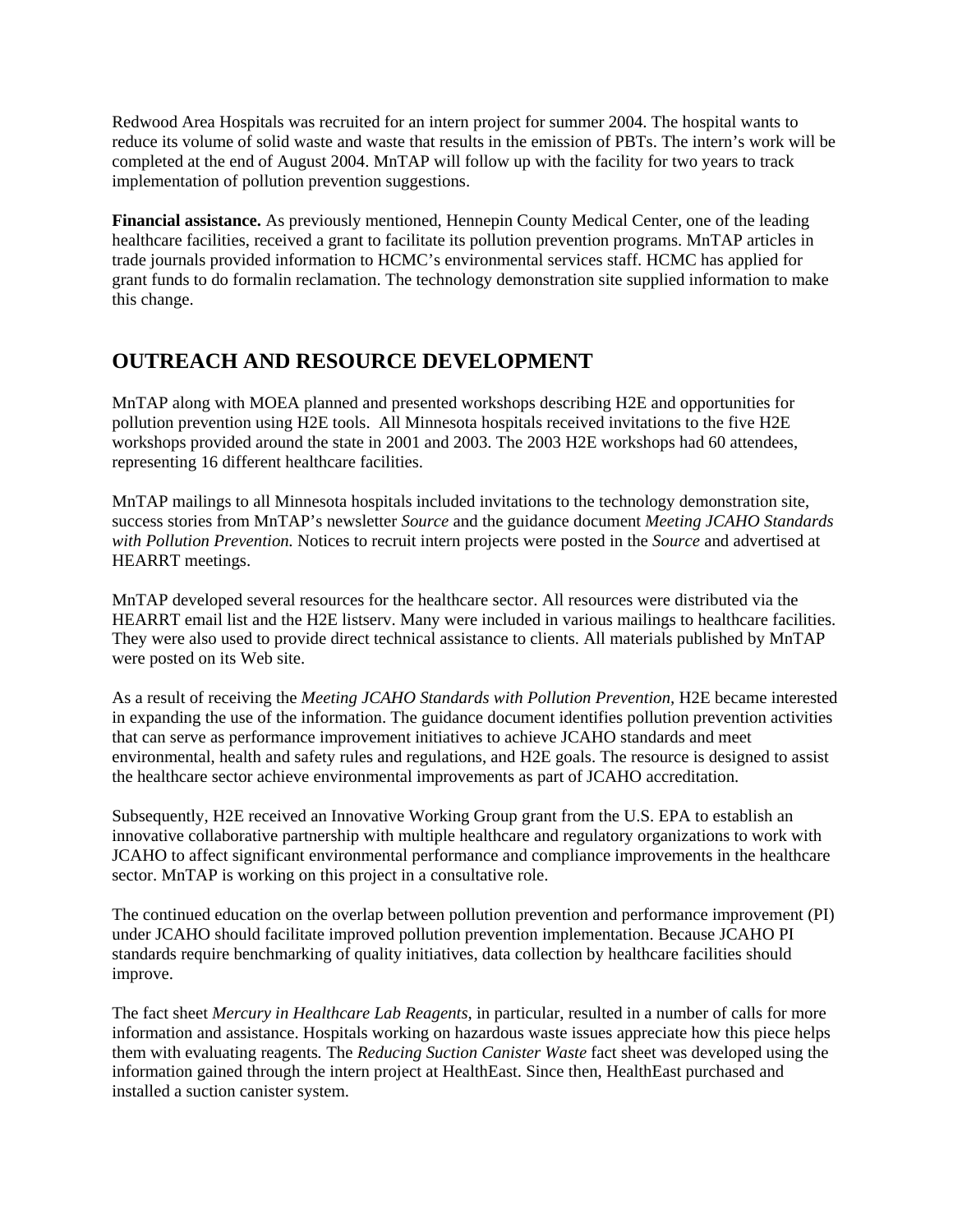#### **Resources**

Articles

- "15 Seconds of Fame—Kicking the Canister," *Source* spring 2003, http://mntap.umn.edu/source/18- 2/canister.htm
- "Clean care," *Health Facilities Management,* March 2004 http://www.hospitalconnect.com/hfmmagazine/jsp/articledisplay.jsp?dcrpath=AHA/PubsNewsArticle Gen/data/0403HFM\_DEPT\_Envir\_Services&domain=HFMMAGAZINE
- "Getting Credit for Eliminating Mercury," *Source* spring 2002, http://mntap.umn.edu/source/17- 2/Mercury.htm

Fact sheets and reference materials

- *Formalin Recovery in Healthcare Labs,* http://mntap.umn.edu/health/20-Formalin.htm
- *Meeting JCAHO Standards with Pollution Prevention*, http://mntap.umn.edu/health/icaho.htm
- *Mercury in Healthcare Lab Reagents*, http://mntap.umn.edu/health/92-Mercury.htm
- *Mercury in Labs and Pharmacies,* http://mntap.umn.edu/health/10a-merclabs.htm
- *Mercury in Patient Care Areas,* http://mntap.umn.edu/health/10c-mercpatient.htm
- *Mercury in Nonclinical Healthcare Areas,* http://mntap.umn.edu/health/10a-mercnonclinic.htm
- *Reducing Suction Canister Waste*, http://mntap.umn.edu/health/91-Canister.htm

Web site

• MnTAP's healthcare Web page is kept up to date with the latest resources and links to relevant information, http://mntap.umn.edu/health/index.htm

# **REGIONAL INFORMATION DISSEMINATION**

Sharing pollution prevention expertise from MnTAP and H2E has benefited the healthcare sector in other states in the region. Sharing provides other Region 5 states with resources that they may not have had adequate access to due to lack of staff funding or background. MnTAP transferred the results of the grant work through conference calls, presentations, printed case studies and Web sites.

Region 5 EPA staff convened quarterly conference calls for the six state pollution prevention technical assistance programs (TAPs), Indiana, Illinois, Michigan, Minnesota, Ohio and Wisconsin. These calls helped MnTAP share strategies for working with healthcare institutions. H2E staff also participated in the calls, providing direct links to the H2E program for Region 5 TAPs. The calls were useful forums not only for MnTAP to share ideas and information but also to learn from other programs. Connecting with other regional programs provided MnTAP insight into what other states and healthcare facilities were doing, providing the opportunity to discuss healthcare issues and resolutions to problems. Stories of each other's successes are useful in encouraging similar accomplishments. The quarterly conference calls will continue.

MnTAP provided expertise at workshops in four of the six Region 5 states. Generally the assistance provided was in the form of presentations. The topics chosen were areas of need as suggested by the other states. They varied from mercury elimination to an overview of H2E to JCAHO performance improvement standards. Michigan used the opportunity to train its retired engineer program staff to improve their healthcare assessments. MnTAP was able to provide firsthand information to Wisconsin healthcare facilities regarding mercury elimination. Ohio was not interested in participating. Indiana was not able to participate due to lack of staff.

Results of the infectious waste reduction intern project at the HealthEast hospitals, St. John's and St. Joseph's, were provided at H2E and Healthcare Without Harm's Clean Med Conference in April 2004.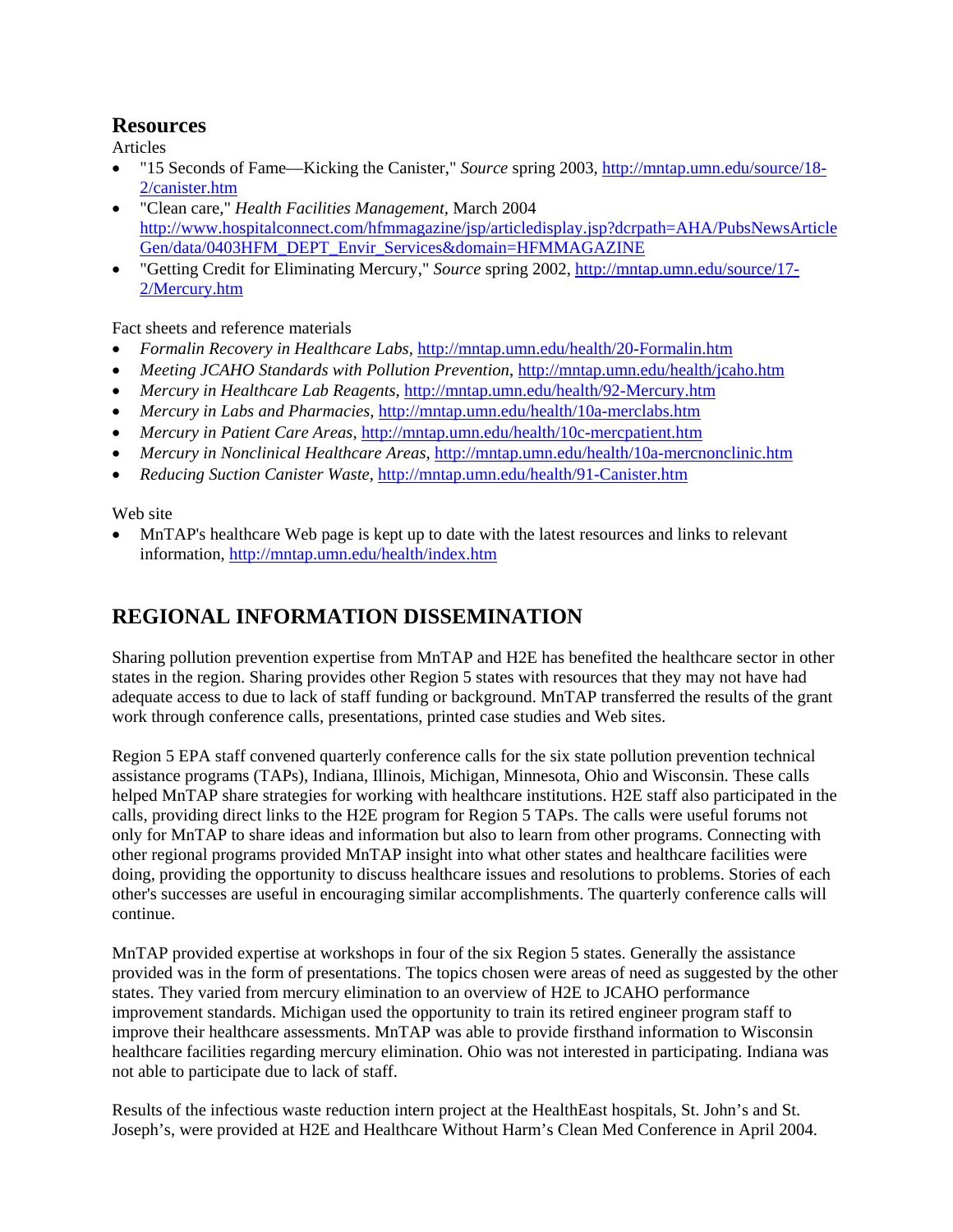Presentations at the Great Lakes Region Pollution Prevention Roundtable (GLRPPR) and National Pollution Prevention Roundtable (NPPR) conferences were forestalled due to budget and staff constraints.

All fact sheets created during the funding period were posted on the MnTAP Web site, highlighted in emails sent to the H2E listserv and linked from the H2E Web site. The New Hampshire Department of Environmental Services revised the MnTAP fact sheet *Suction Canister Waste Reduction* (May 2003) to create a Web resource for New Hampshire. It should be posted on its Web site in summer 2004. The California Department of Health Services used the same fact sheet to develop its infectious waste reduction resources.

Due to industry intricacy, information sharing between Region 5 states or other regions can be helpful. Greater success with P2 can be achieved with each state having at least one dedicated staff professional that can work with the healthcare industry on H2E or other pollution prevention initiatives.

### **DISCUSSION**

Healthcare facilities are numerous and complex, particularly hospitals. Like a university campus, they are comparable to small cities. Hospitals are composed of many divisions with diverse functions. Examples include patient rooms with needs similar to residential buildings, laboratories preparing chemistries and operating rooms with infectious waste and extreme cleaning needs. This complexity leads to complex waste streams, from wastewater to infectious, hazardous, radioactive and solid wastes.

Because hospitals are such large facilities that have many diverse functions, MnTAP identified several different target audiences within healthcare facilities. Table 5 outlines the breakdown of the "miniature cities" and how the different hospital divisions and job functions can impact pollution prevention.

| <b>Hospital Divisions /</b> | <b>General Waste Issues Related to</b>             | <b>Specific Waste or Role in</b>                                                                   |
|-----------------------------|----------------------------------------------------|----------------------------------------------------------------------------------------------------|
| <b>Job Functions</b>        | <b>JCAHO</b> Standards                             | <b>Pollution Prevention</b>                                                                        |
| Administration              | Solid waste, integrated pest management,<br>EPP    | Top management support, valuing<br>community health as part of the<br>facility's mission statement |
| Environmental               | Mercury, solid waste, infectious waste,            | Cleaning, disinfectants, waste                                                                     |
| services/                   | hazardous chemical spills and exposure,            | management, recycling                                                                              |
| guest services/             | ignitable chemicals, integrated pest               |                                                                                                    |
| housekeeping                | management, pharmaceutical management,             |                                                                                                    |
|                             | patient safety, EPP                                |                                                                                                    |
| Facilities                  | Mercury, solid waste, hazardous chemical           | Mercury-containing chemicals                                                                       |
| management/                 | spills and exposure, ignitable chemicals,          | and equipment, pesticides, facility                                                                |
| grounds supervisor/         | integrated pest management, patient safety,        | maintenance such as painting and                                                                   |
| plant operations            | EPP                                                | boiler operations                                                                                  |
| Food service                | Mercury, solid waste, hazardous chemical           | Solid waste, composting, feeding                                                                   |
|                             | spills and exposure, ignitable chemicals,          | food waste to livestock,                                                                           |
|                             | integrated pest management, patient safety,<br>EPP | disinfectants, cleaning chemicals                                                                  |
| Laboratory staff            | Mercury, solid waste, infectious waste,            | Formalin recovery, mercury-                                                                        |
|                             | hazardous chemical spills and exposure,            | containing chemicals and                                                                           |
|                             | ignitable chemicals, patient safety, EPP           | equipment, disinfectants, solvents,                                                                |
|                             |                                                    | infectious waste reduction                                                                         |
| Materials                   | Mercury, solid waste, infectious waste,            | Purchasing, packaging waste,                                                                       |
| management                  | hazardous chemical spills and exposure,            | waste hauling, all contracts                                                                       |

#### **Table 5. Wastes Within Hospitals**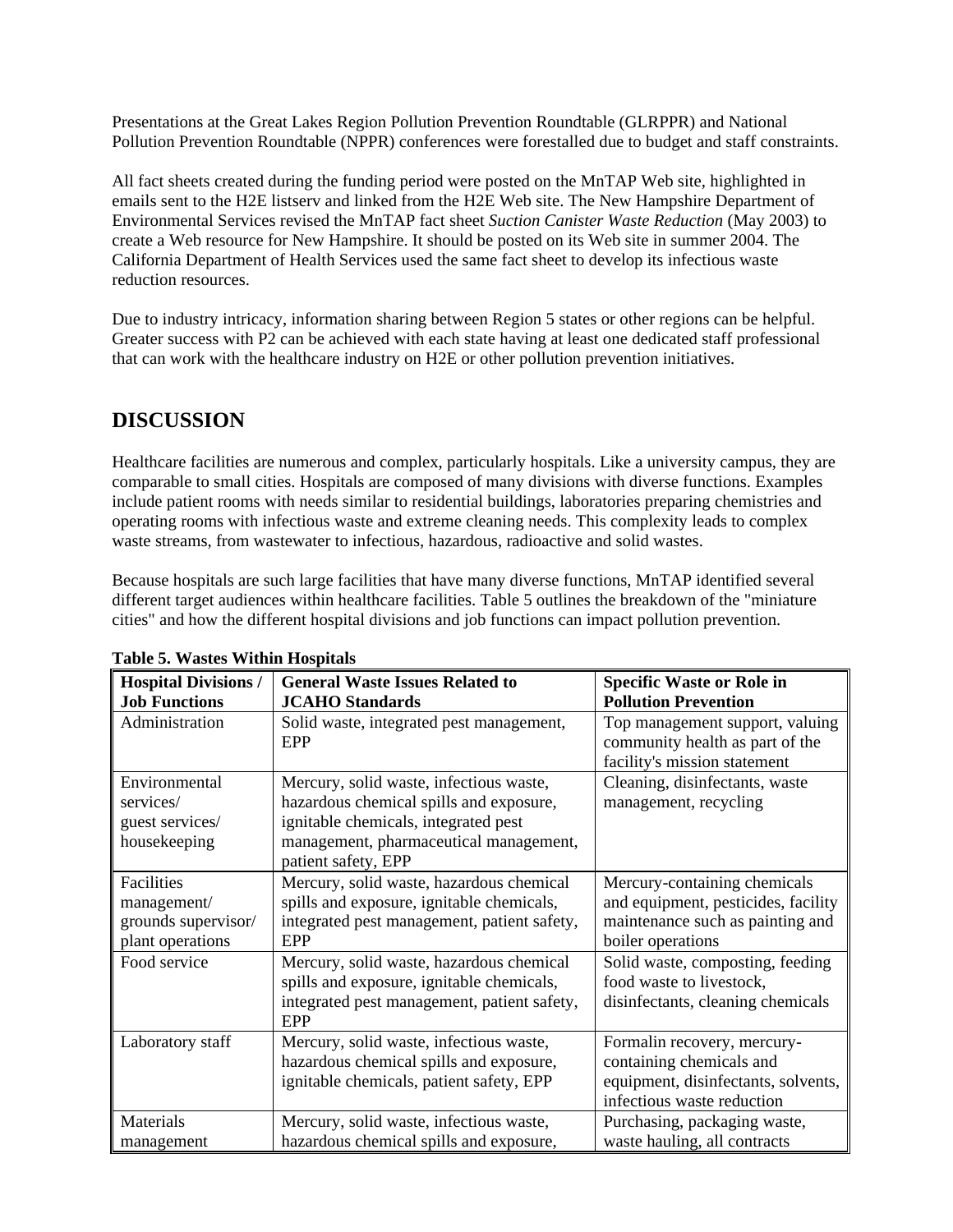| <b>Hospital Divisions /</b>  | <b>General Waste Issues Related to</b>                                                                                                                                                      | <b>Specific Waste or Role in</b>                                                                                                 |
|------------------------------|---------------------------------------------------------------------------------------------------------------------------------------------------------------------------------------------|----------------------------------------------------------------------------------------------------------------------------------|
| <b>Job Functions</b>         | <b>JCAHO</b> Standards                                                                                                                                                                      | <b>Pollution Prevention</b>                                                                                                      |
|                              | ignitable chemicals, integrated pest<br>management, pharmaceutical management,<br>patient safety, EPP                                                                                       |                                                                                                                                  |
| Nursing staff,<br>general    | Mercury, solid waste, infectious waste,<br>hazardous chemical spills and exposure,<br>ignitable chemicals, pharmaceutical<br>management, patient safety                                     | Mercury-containing chemicals<br>and equipment, mercury spill<br>clean up, disinfectants                                          |
| OR nurses and<br>technicians | Mercury, solid waste, infectious waste,<br>hazardous chemical spills and exposure,<br>ignitable chemicals, pharmaceutical<br>management, patient safety                                     | Exposure to suction canister<br>waste, sterilants (i.e. ethylene<br>oxide and glutaraldehyde),<br>disinfectants, packaging waste |
| Pharmacy staff               | Mercury, solid waste, infectious waste,<br>hazardous chemical spills and exposure,<br>ignitable chemicals, pharmaceutical<br>management, patient safety, EPP                                | Pharmaceuticals: mercury,<br>chemotherapeutic agents                                                                             |
| Physicians                   | Mercury, solid waste, infectious waste,<br>hazardous chemical spills and exposure,<br>ignitable chemicals, pharmaceutical<br>management, patient safety                                     | Decision-making authority over<br>equipment, processes and<br>procedures using sterilants,<br>pharmaceuticals, infectious waste  |
| Risk management              | Mercury, solid waste, infectious waste,<br>hazardous chemical spills and exposure,<br>ignitable chemicals, integrated pest<br>management, pharmaceutical management,<br>patient safety, EPP | Employee and patient exposure,<br>general liability                                                                              |
| Safety and<br>environmental  | Mercury, solid waste, infectious waste,<br>hazardous chemical spills and exposure,<br>ignitable chemicals, integrated pest<br>management, pharmaceutical management,<br>patient safety, EPP | All areas                                                                                                                        |

Because of their complexity, hospitals need to have the H2E message sent through a variety of venues to reach staff at many levels throughout the facilities, from the CEO to the maintenance staff. Because of all the competing demands on healthcare, H2E messages need constant reinforcement. A variety of strategies, numerous contacts and several technical assistance tools are needed to initiate pollution prevention in this industry. During this project, a number of outreach efforts and communications techniques were used to reach the healthcare audiences. Working through the University's Academic Health Center (AHC) and the healthcare trade associations proved most effective. Communications that went to facilities directly from MnTAP yielded marginal response, unless an organization was very familiar with MnTAP.

Administrative, upper management or board level support is needed for full-fledged adoption. This layer of the organization is difficult to reach and requires persistence and connections on the part of the technical assistance provider.

Hospital safety staff can be key contacts for pollution prevention because they understand waste issues and are focused on safety. They also focus on the whole facility. Since the terrorist attacks of September 11, 2001, hospitals have had to develop plans to respond to terrorist attacks especially bioterrorism. Safety staff are pulled into this process, making it difficult for them to spend time looking at pollution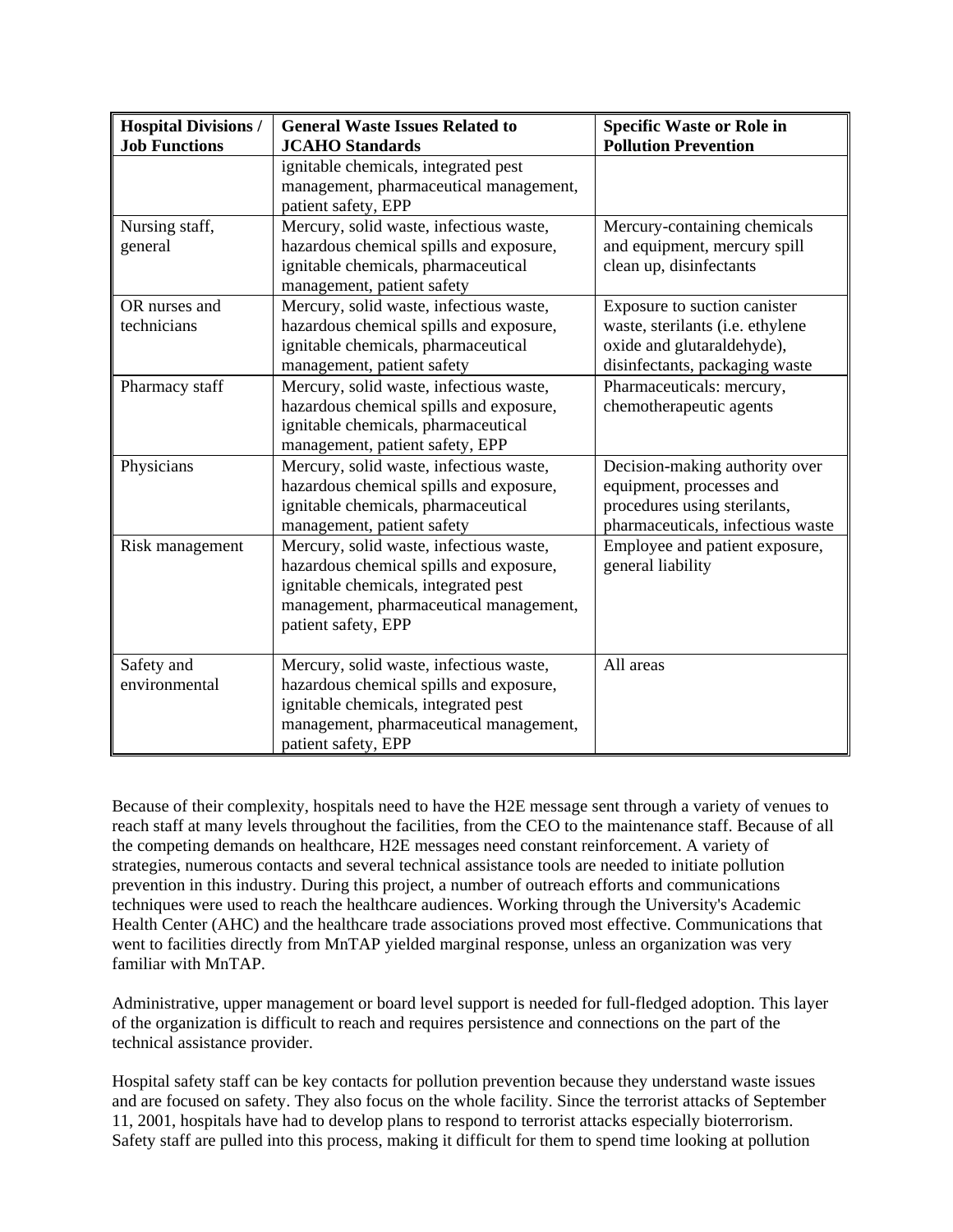prevention. Also, JCAHO has stepped up its review in the area of emergency preparedness, as well. In the future, MnTAP will try to leverage hospital administrators to support outreach efforts.

#### **Motivators**

The main motivators for hospitals to look into pollution prevention have been concerns about occupational health and patient health, as impacted by being at the hospital, and cost.

Although protecting and maintaining community health is nearly always part of a healthcare facility's mission statement, hospitals may not be motivated to focus on this aspect of their mission. Ridgeview Medical Center and New Ulm Medical Center both embraced this aspect of their missions to help drive their pollution prevention work. This may be one characteristic that helps identify leading facilities.

Business models do not consider environmental and public health costs. Many CEOs lack an understanding of the costs and benefits of pollution prevention. Looking at hospitals from a broad perspective, CEOs generally do not link their own facility's waste to human health, although this is key to healthcare's mission.

### **Leveraging Leaders**

Having support from leaders in the healthcare industry, such as the University's AHC and Ridgeview Medical Center, help lend validity to pollution prevention. They help others to begin considering pollution prevention as one of the many priorities for a healthcare facility. Drawing upon the successes of healthcare environmental leaders provides access into other healthcare organizations and assists with moving the H2E initiative into the executive realm. Presentations and discussions at various executive level meetings lead by RMC's CEO have encouraged other healthcare facilities to investigate H2E. Leading facilities can also be used as demonstration sites to show off technologies in action. This gives other healthcare professionals the opportunity to see the technologies and ask questions of their peers. The work of the leading facilities can be recorded in case studies and shared with facilities that are unable to attend the demonstrations.

# **Benefit of Partnerships**

Partnering with associations was critical to getting the word out about pollution prevention, H2E tools, MnTAP resources and upcoming events. Trade associations are especially valuable because they are regular ongoing trusted channels for communication. Technical assistance providers can tap into those communication venues to more broadly and more frequently get the message out. Trade associations lend credibility to the messages. To gain the full support of an association for H2E, it needs to have a champion within the organization. As MnTAP discovered with MHA, when an association staff person finds H2E to be important then H2E's importance can grow within the organization and gain greater support. This will result in dissemination of information to members. Now that MHA is supporting H2E, MnTAP sees a great deal of potential in working with them to increase the knowledge and implementation of pollution prevention.

# **Challenges from a Trade Association**

The Vinyl Institute, part of the American Chemistry Council, took issue with information being presented at the five H2E workshops about vinyl being linked to dioxin, a PBT. The healthcare industry generates a significantly larger percentage of plastic and vinyl in its waste stream than do other industries. As an organochlorine, vinyl is linked to dioxin formation when incinerated after disposal. In Minnesota, a significant portion of the waste stream is incinerated. Dioxins are also produced when vinyl is manufactured. MnTAP had to spend many hours responding to the questions of the Vinyl Institute. This included time during the workshops, impacting other attendees. The Vinyl Institute challenged the discussion of vinyl and dioxins. As a result of its discussions with the MOEA and the Minnesota Chamber of Commerce, the terms "vinyl" and "PVC" were not to be used or written at the H2E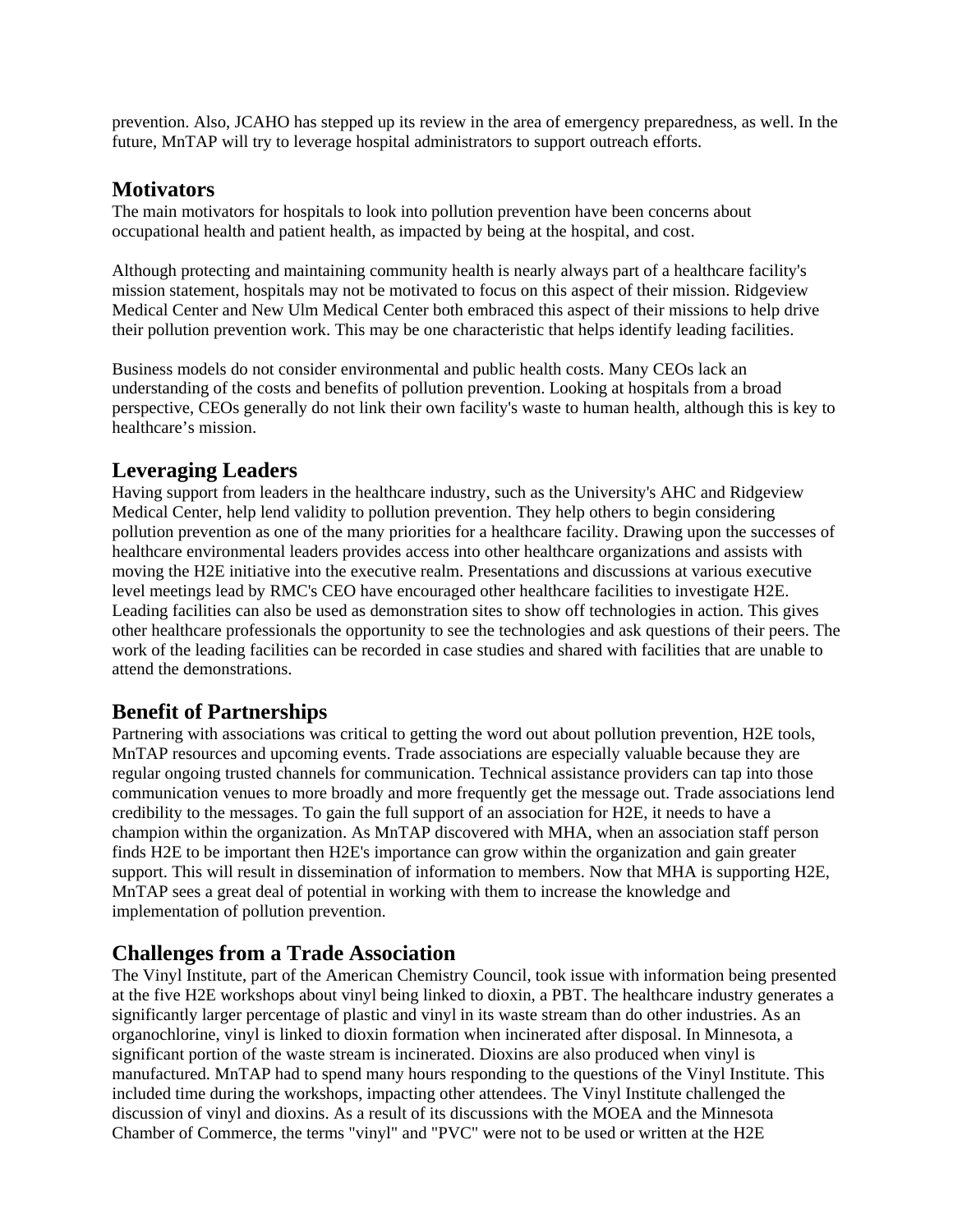workshops. The term "organochlorines" was acceptable; however, the audience was not familiar with the term and defining its context was banned.

#### **Benefits of Assistance**

**Technology demonstration** sites are a good way to help people understand a technology or process change, making it easier for them to see how it may fit in their own healthcare facility. At a technology demonstration, attendees have the opportunity to see the alternative idea in action. They have the opportunity to ask questions of their peers who are using it. In the case of the formalin distillation equipment, people could see the amount of space the equipment took in a small lab and could see how easy the process was to run. Both of those qualities are more difficult to convey on paper than to understand upon seeing it.

**Student interns** help healthcare facilities overcome the barrier of not having a staff person to commit to a pollution prevention project. Interns are also a valuable way to gather data on a process change. Developing case studies can be challenging because many facilities lack documentation. They may not track the volume of waste managed and disposed from a specific department or from a specific process. Tracking takes time and may not have value to the organization itself if it begins tracking after a change has been made.

Frequently, healthcare facilities report undertaking various environmental improvement projects, but benchmarking is not done. From the perspective of a technical assistance provider, hands on technical assistance such as site visits and intern projects continue to be the best way to collect data. This requires a time commitment by technical assistance programs. Technical assistance programs understand that the more involved their assistance the more likely a client is to adopt a pollution prevention change. Technical assistance staff has to spend a significant amount of time working with any one client in order to motivate them to make a change. This holds true for the healthcare industry.

**Grants** can provide capital for pollution prevention equipment or provide support for outside training or detailed services of a consultant. Hennepin County Medical Center has used their grant funding to purchase dispensing equipment for less toxic chemicals to be used in almost all of their cleaning applications. Ridgeview Medical Center used their grant funding to educate management staff on sustainability and to do an extensive "eco-audit."

#### **PBTs**

The most prevalent and easily eliminated PBT in healthcare is mercury. Mercury waste from healthcare facilities comes from a variety of sources including lab reagents, thermometers and blood pressure gauges. Although lab reagents are the most likely source of mercury in wastewater from healthcare facilities, they are also the most difficult to eliminate. Thermometer and equipment changes are easier.

Dioxin, another PBT strongly associated with healthcare, is not as easily addressed as mercury. Medical waste incinerators have historically been significant contributors of dioxin to the environment. Vinyl products are used in many healthcare applications from intravenous and blood bags to patient identification bands to shower curtains. Vinyl is an organochlorine. Its presence in high concentrations in incinerated healthcare waste provides feedstock for dioxin formation. Recent changes to medical waste incinerator rules have closed many incinerators diminishing their dioxin contributions to the environment. Autoclaving and other non-incineration technologies are now often used to treat infectious waste. However, much vinyl-containing medical waste is still incinerated and has potential for dioxin formation. As discussed previously, the vinyl industry has posed substantial barriers to disseminating information about dioxin-related concerns associated with vinyl. Substitutes for non-vinyl products are not as widely available and are more expensive than vinyl.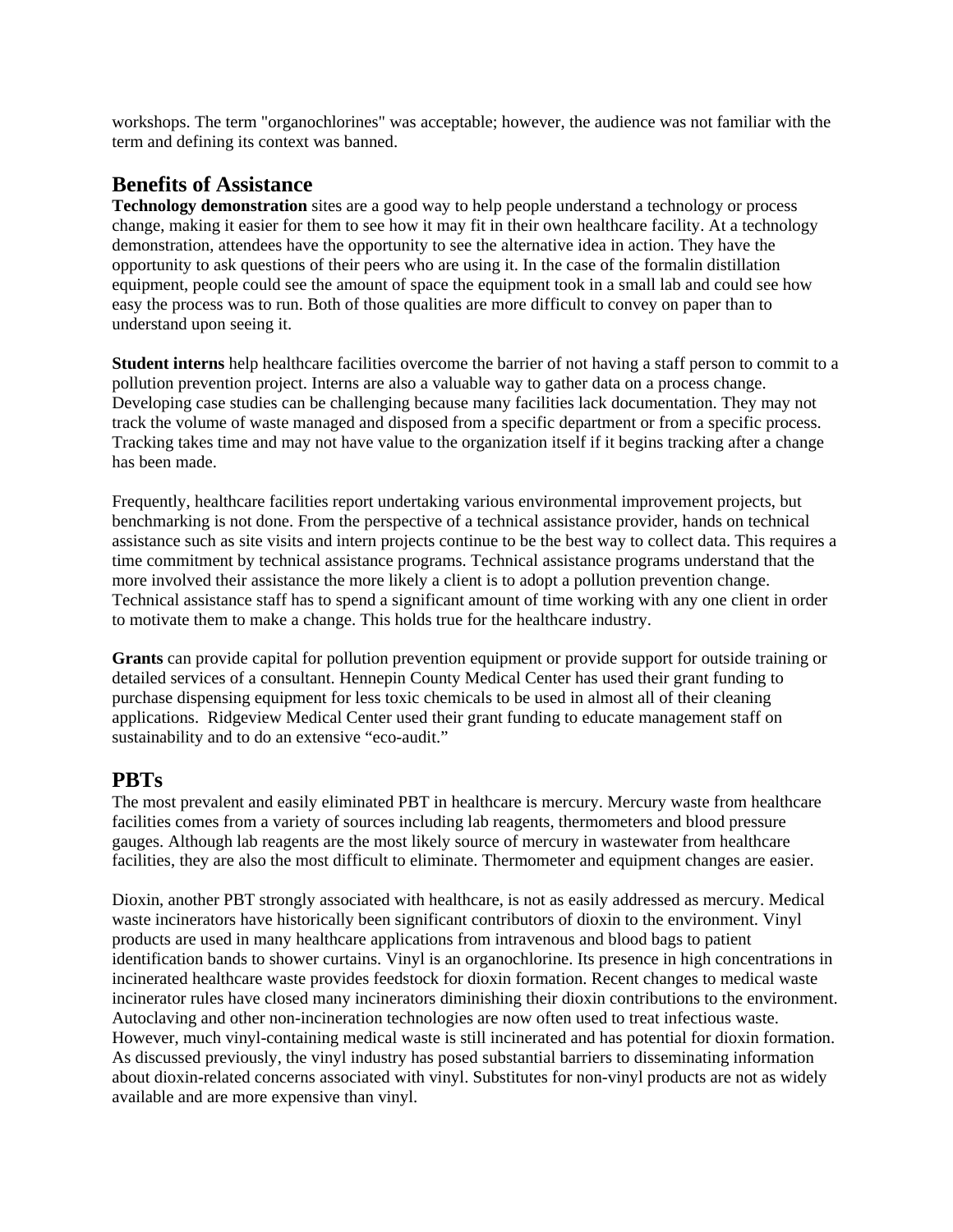#### **Progress of Non-leaders**

Many of the "non-leader" hospitals appear to be engaged in pollution prevention activities at some level. Generally they are separated from the leader hospitals because they don not track their efforts. While they may report "eliminating mercury" or "reducing waste," the non-leader facilities frequently cannot substantiate these changes and have not done benchmarking.

H2E Partners are supposed to track and report progress and accomplishments to H2E on an annual basis. However, when MnTAP asked for information about changes, volumes reduced and cost savings, this documentation was not available from most H2E Partners. Not being able to track changes impedes accurate reporting.

#### **Time and Money**

"No time" and "no money" for looking into pollution prevention opportunities are heard in every industry, including healthcare. Priority issues in healthcare that may take precedence over pollution prevention include lack of staff, especially in nursing; lack of money; security concerns and legislation, such as the Health Insurance Portability and Accountability Act (HIPPA) and others that affect Medicare/Medicaid reimbursement.

Financial constraints have hospitals squeezing budgets. While cost can be a motivation to implement pollution prevention, money for capital expenses can be hard to justify for a hospital department. This may be especially true in the case of mercury-containing equipment. If the equipment is working well and the replacement adds no medical benefit, such as greater accuracy, the cost to replace equipment to eliminate risk may not seem worth the expense. In some cases, the expense of spill management can be the cost driver for pollution prevention.

Running on tight budgets can result in tight staffing. Staffing can also be tight because of the lack of supply of qualified professionals, as in nursing. This limits the time that healthcare staff spends identifying pollution prevention opportunities and researching options. Technical assistance staff can help with those needs, but healthcare staff still need to evaluate their own operations, review the resources provided, complete a cost analysis and present it to management. In the case of an operating room nurse, that all has to happen in between room preparation and patient operations.

#### **Regional Information Sharing**

The conference calls were useful forums for MnTAP to share ideas and information, and to learn from other programs. Connecting with other regional programs provided MnTAP insight into what other states and healthcare facilities were doing, providing the opportunity to discuss healthcare issues and resolutions to problems. Stories of each other's successes are useful in encouraging similar accomplishments. Staff from other Region 5 states, Region 5 EPA and MnTAP found the sharing beneficial and plan for the calls and information exchange to continue.